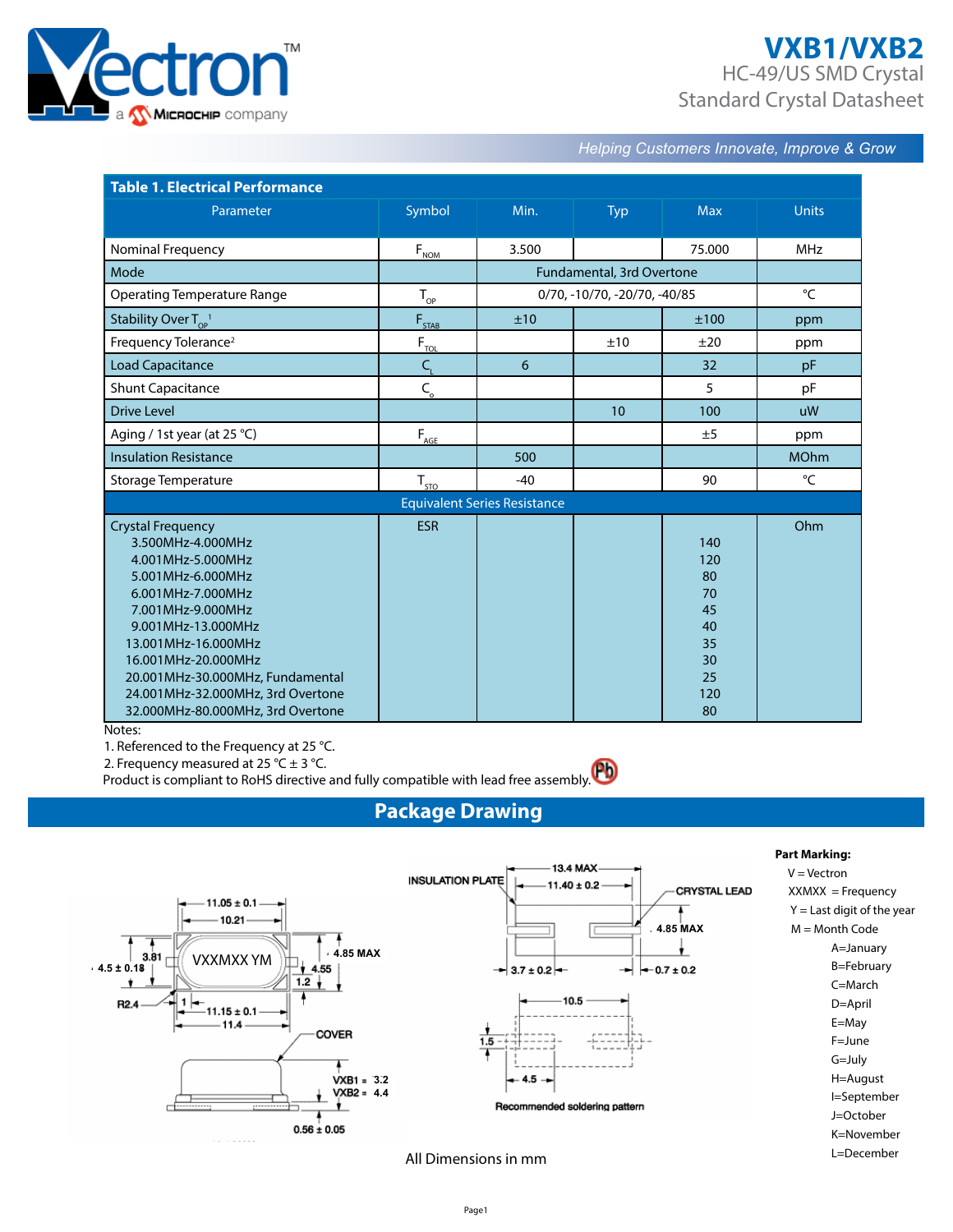| Table 2. Environmental Compliance |                                       |  |  |  |  |  |
|-----------------------------------|---------------------------------------|--|--|--|--|--|
| <b>Parameter</b>                  | <b>Conditions</b>                     |  |  |  |  |  |
| <b>Mechanical Shock</b>           | MIL-STD-883, Method 2002, Condition B |  |  |  |  |  |
| <b>Mechanical Vibration</b>       | MIL-STD-883, Method 2007, Condition A |  |  |  |  |  |
| <b>Temperature Cycle</b>          | MIL-STD-883, Method 1010, Condition B |  |  |  |  |  |
| Solderability                     | MIL-STD-202-210, Condition B          |  |  |  |  |  |
| <b>Gross and Fine Leak</b>        | MIL-STD-883, Method 1014              |  |  |  |  |  |
| Altitude                          | MIL-STD-883, Method 1001, Condition B |  |  |  |  |  |
| Moisture Sensitivity Level        | MSL <sub>1</sub>                      |  |  |  |  |  |
| Weight                            | 575 mg                                |  |  |  |  |  |

# **Reliability & IR Compliance**



### Solderprofile:

| <b>Table 3: Reflow Profile</b>          |             |                                                               |
|-----------------------------------------|-------------|---------------------------------------------------------------|
| <b>Parameter</b>                        | Symbol      | <b>Value</b>                                                  |
| <b>PreHeat Time</b><br>Ts-min<br>Ts-max |             | 60 sec Min, 260 sec Max<br>$150^{\circ}$ C<br>$200^{\circ}$ C |
| Ramp Up                                 | $R_{_{UP}}$ | 3 °C/sec Max                                                  |
| Time Above 217 °C                       |             | 60 sec Min, 150 sec Max                                       |
| Time To Peak Temperature                | AMB-P       | 480 sec Max                                                   |
| Time at $260 °C$                        | <u>-n</u>   | 30 sec Max                                                    |
| Ramp Down                               | $R_{_{DN}}$ | 6 °C/sec Max                                                  |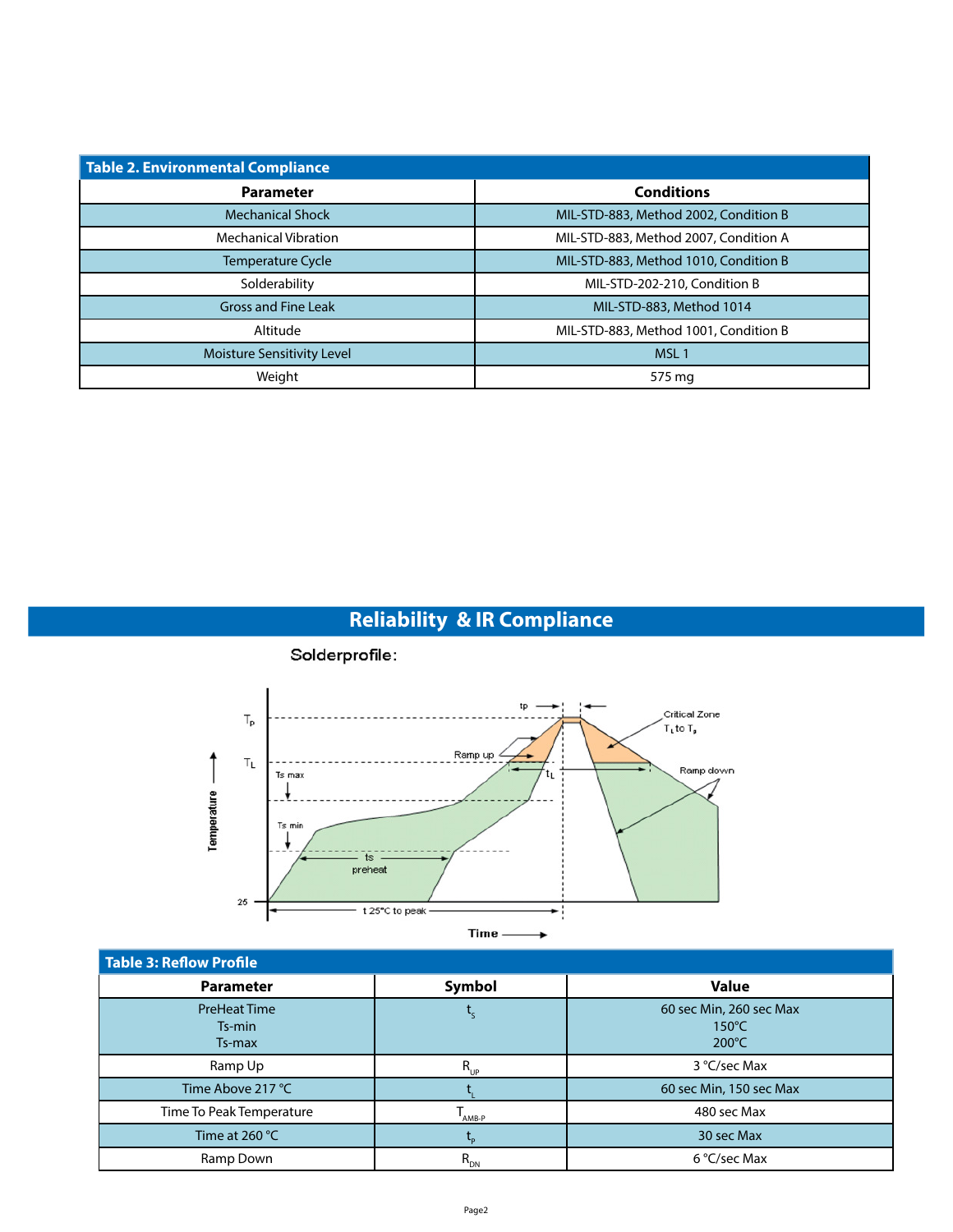### **Tape & Reel**

|                  | Table 4a. Tape and Reel Dimensions (mm) |     |                |           |      |                |      |      |     |                |                |                |     |      |
|------------------|-----------------------------------------|-----|----------------|-----------|------|----------------|------|------|-----|----------------|----------------|----------------|-----|------|
| <b>Tape</b>      |                                         |     |                |           |      |                |      |      |     |                |                |                |     |      |
| Package          | A0                                      | A2  | B <sub>0</sub> | <b>B2</b> |      | D <sub>1</sub> | E    | F.   | K0  | P <sub>0</sub> | P <sub>1</sub> | P <sub>2</sub> |     | W    |
| VXB1             | 5.1                                     | 3.0 | 16.1           | 11.9      | 1.55 | 1.6            | 1.75 | 11.5 | 3.4 | 4.0            | 12.0           | 2.0            | 0.4 | 24.0 |
| VXB <sub>2</sub> | 5.1                                     | 3.0 | 16.1           | 11.9      | 1.5  | 2.0            | 1.75 | 11.5 | 4.3 | 4.0            | 12.0           | 2.0            | 0.4 | 24.0 |

| <b>Table 4b. Tape and Reel Dimensions (mm)</b> |     |     |    |      |                |      |     |
|------------------------------------------------|-----|-----|----|------|----------------|------|-----|
| Reel                                           |     |     |    |      |                |      |     |
| Package                                        | Α   | A   |    | D    | W <sub>1</sub> | W2   | N   |
| VXB1                                           | 330 | 1.5 | 13 | 20.2 | 24.4           | 26.4 | 100 |
| VXB <sub>2</sub>                               | 330 | 2.0 | 13 | 21.0 | 24.4           | 26.4 | 80  |

1K pieces per reel





**Ordering Information**

۴

KO